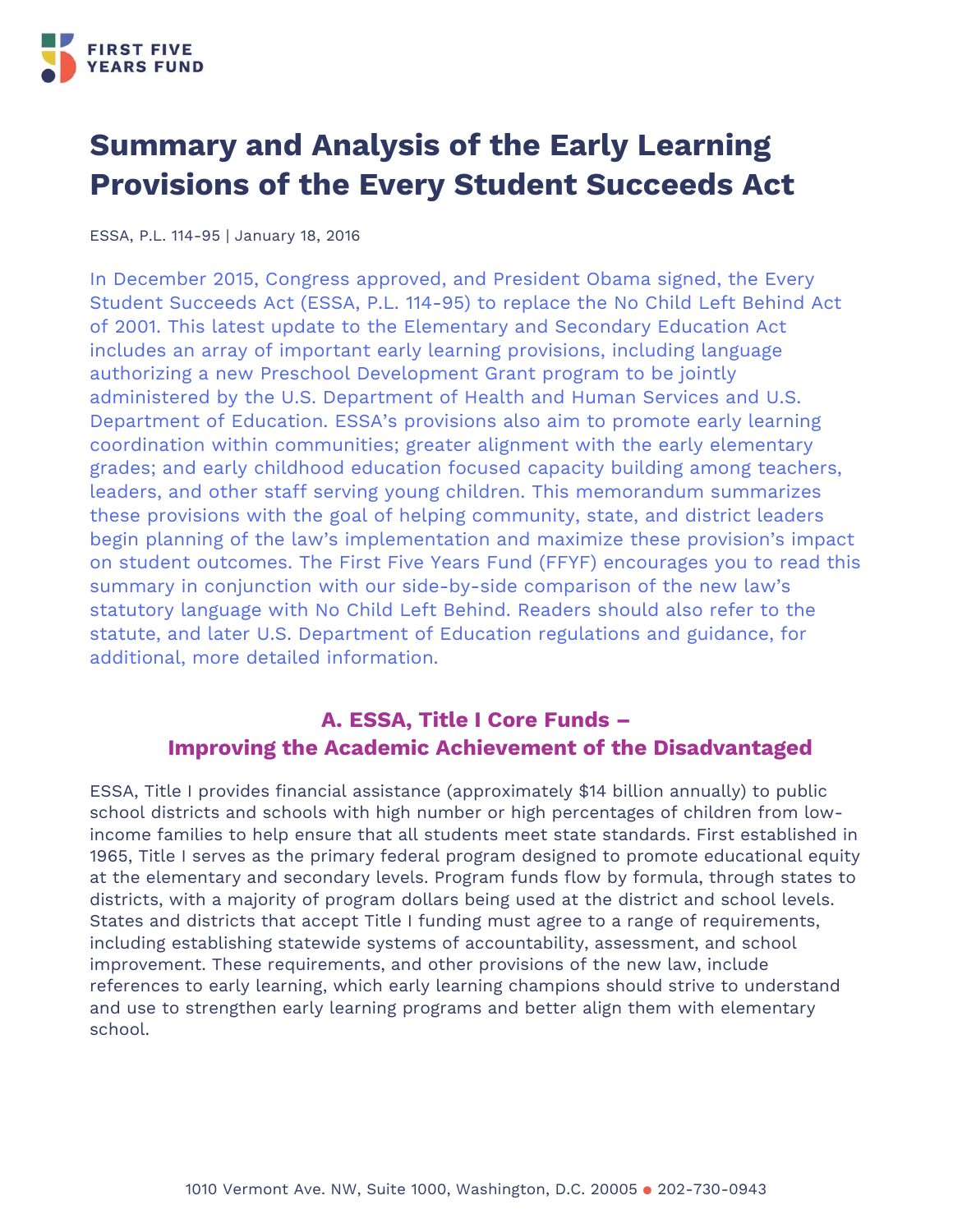Under ESSA, Title I:

#### **State Plans Must Address Early Childhood**

Under ESSA, states must submit Title I plans to the U.S. Department of Education. As part of this planning requirement, the new law calls on states to describe how they will assist school districts and elementary schools that elect to use Title I funds to support early childhood education programs. Under the statute, State education agencies would have wide latitude to shape this plan consistent with local needs. The U.S. Department of Education could, however, use the implementation process to further define this obligation through regulation or nonregulatory guidance (Sec. 1111).

#### **State Report Cards Must Address Preschool**

ESSA also requires states to annually publish "report cards" describing how public schools are performing and otherwise promoting greater transparency about educational opportunities. Among other data, Title I requires State report cards to include the umber and percentage of students enrolled in preschool programs. This requirement appears to be broadly inclusive – based on other provisions in Title I and other ESSA initiatives – of any programs serving children less than age 6 (Sec. 1111).

### **School District Plans Must Describe Early Childhood Programs Supported Using Title I Resources**

ESSA permits, but does not require, Title I funding to be used for early childhood education (Sec. 1113). If a school district plans to use Title I resources for early learning, their Title I plans must describe how the district will "support, coordinate, and integrate services" provided under this par with early childhood education programs at the district or school level. Plans must include a description of how the district will support participating students transition to local elementary schools. In other words, districts are not obligated to use Title I funding for early learning, but if they elect to do so, they must develop and describe the district strategy as part of their Title I plan (Sec. 1112).

### **School Districts Using Title I Resources for Early Learning Must Meet Head Start Standards**

If a district elects to use Title I resources for early learning, the new law maintains current law to require that the services comply with the performance standards established by the Head Start Act. The Department of Health and Human Services has an open rulemaking proposing changes to these standards, which we expect to be completed later this year (Sec. 1112).

### **School Districts that Receive Title I Funding Must Coordinate with Early Childhood Education Programs**

Districts must, regardless if they elect to use Title I resources to support early learning initiatives, undertake activities that increase coordination with early childhood education programs. This includes, for example, developing and implementing a systemic procedure for receiving records, establishing channels of communication, conducting meetings with families and other programs, and

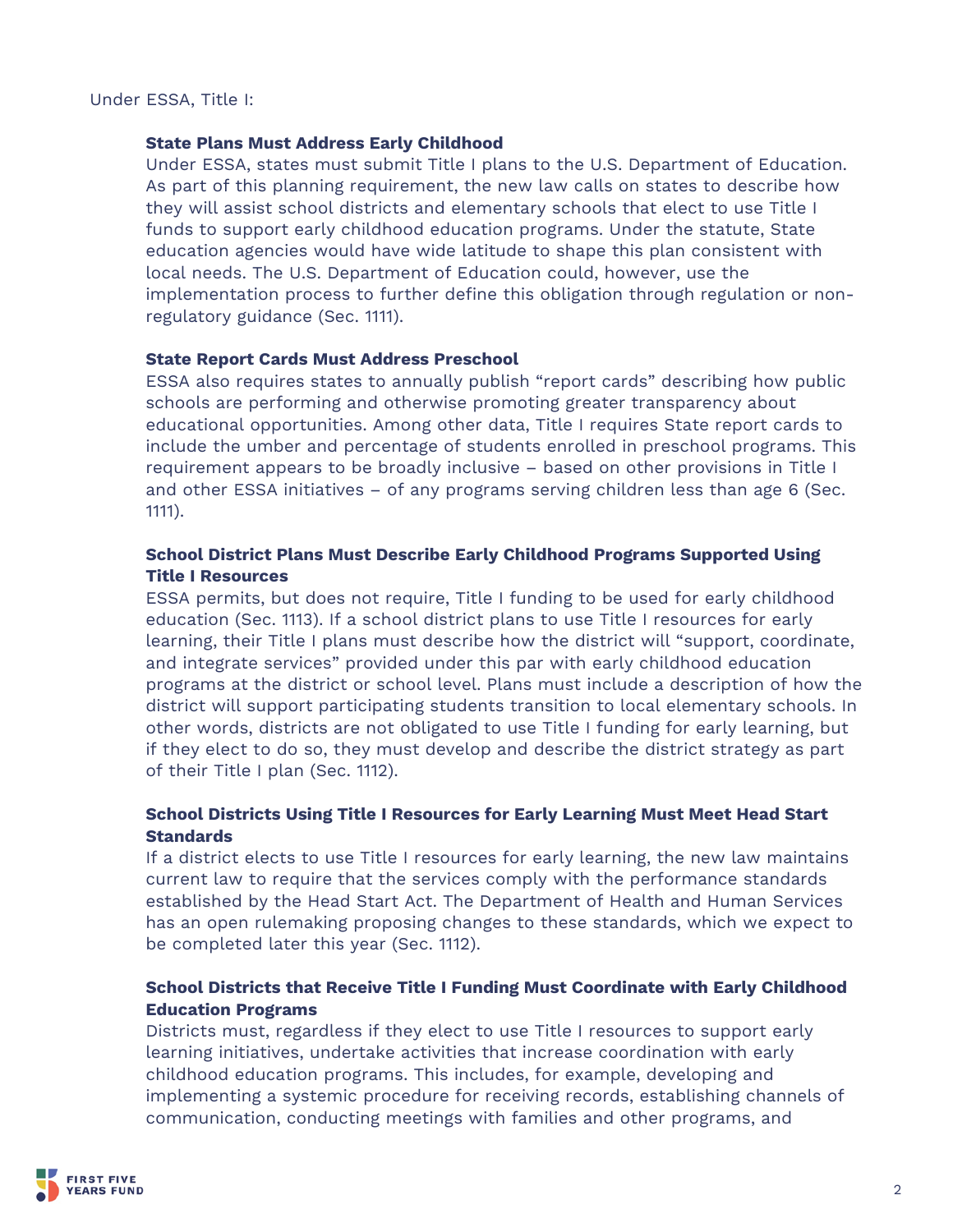organizing and participating in training related to the transition to elementary school.

### **Title I Schools Operating as "School Wide" Programs Encouraged to Address the Transition to Kindergarten in their Comprehensive Plans**

Schools serving very large numbers of low-income students (greater than 40%) may be designated as a "school wide" Title I program. Such schools must have a "comprehensive" plan describing how these resources will be used for the schools' students. These plans must describe strategies for meeting the school's needs, including addressing the needs of all children in the school, particularly those at greater risk for not meeting state standards. This step may include supporting "strategies for assisting preschool children in the transition from early childhood initiatives may be supported using these funds. Schools operating school wide programs have significant spending flexibility and may comingle federal funds with state and local resources (Sec. 1114).

### **Title I Schools Operating as "Targeted" Programs Must Describe How Eligible Students Will Be Serviced, which May Include Kindergarten Transition Strategies**

Targeted program funds may be used to deliver early learning services to Title I eligible students. Such programs must determine which students will be served, including describing how the program will be coordinated with the regular education program. This description may include services to assist preschool children in the transition from early childhood education programs to elementary school (Sec. 1115).

### **Title I Family Engagement Funds May Be Used for Joint Professional Development Inclusive of Early Childhood Educators**

In addition to establishing the core state and district formula program described above, Title I also authorizes spending focused on promoting family and parental engagement. Eligible funding uses includes supporting schools and nonprofit organizations in providing professional development for district and school staff about parent and family engagement. The professional development may be provided jointly to "teachers, principals, other school leaders, specialized instructional support personnel, paraprofessionals, early childhood educators, and parents and family members (Sec. 1116).

### **B. ESSA, Title II – Professional Development Formula Funds**

ESSA, Title II authorizes \$2.29 billion for improving the quality and effectiveness of teachers, principals, and other school leaders; increasing the number of teachers, principals, and other school leaders who are effective in improving student academic achievement in schools; and providing low-income and minority students greater access to effective teachers, principals, and other school leaders.

### **Title II Professional Development Funds May Be Used for Early Learning Capacity Building for ECE Educators and Elementary Educators**

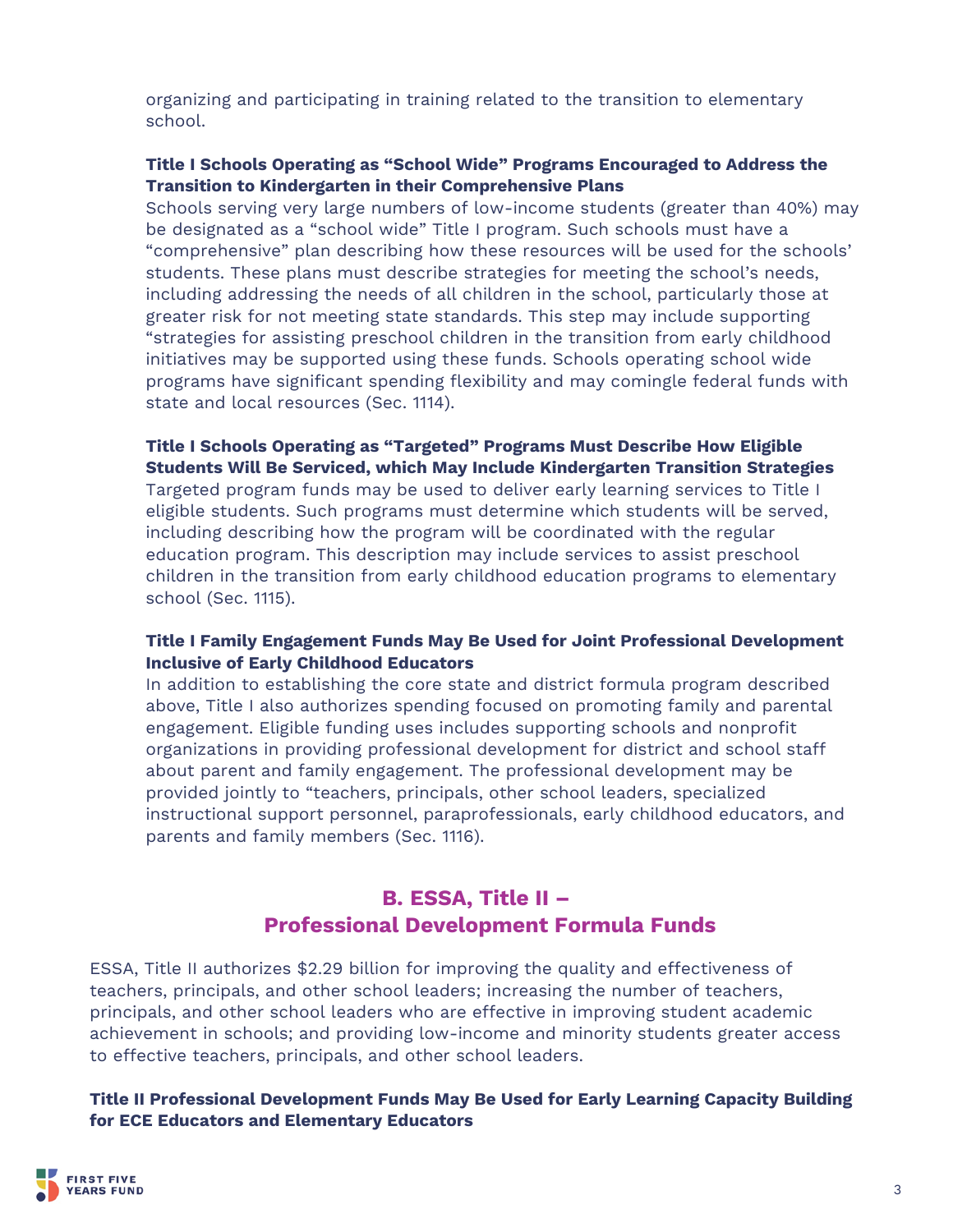States and districts may use this program for a variety of professional development and other activities consistent with the three areas described above, including providing early learning focused professional development. The language also highlights early learning specific uses. (Note: these specific references do not exclude other possible early learning uses consistent with the three areas described above.) ESSA specifies that state and districts may use Title II formula funds for the following:

States may…

• Support training teachers, principals, other school leaders, paraprofessionals, early childhood education program directors, and other early childhood education program providers to participate in joint efforts to address the transition to elementary school, including issues related to school readiness (Sec. 2101).

Districts may…

- Provide programs to increase the knowledge base of teachers, principals, or other school leaders on instruction in the early grades and on strategies to measure whether young children are progressing.
- Provide programs designed to increase the ability of principals or other school leaders to support teachers, teacher leaders, early childhood educators, and other professionals to meet the needs of students through age 8, which may include providing joint professional learning and planning activities for school staff educators in preschool programs that address the transition to elementary school.

# **C. ESSA, Title II – Literacy Program**

Aside from the program's general formula funds, ESSA, Title II includes a separate focus on promoting student literacy and authorizes an early education through grade 12 literacy program. The program's birth to kindergarten entry component is described below.

**Title II's Literacy Education for All Program Includes a Prominent Early Learning Element** 

The Literacy Education for All program aims to help states develop or revise comprehensive literacy instruction plans and enables them to provide targeted sub-grants (95% of funds) to early childhood education programs and local education agencies and their public or private partners to implement evidence-based programs that ensure highquality comprehensive literacy instruction for students most in need. State grants under the program will be allocated on a competitive basis and must address high poverty communities. Interested students must conduct a literacy needs assessment to identify literacy proficiency gaps. Not less than 15 percent of such grant funds can be used for State and local programs and activities pertaining to children from birth through kindergarten entry.

A State education agency that receives a program grant, must consult with other State stakeholders (e.g. agencies responsible for administering early childhood programs and services, including the State agency responsible for administering child care programs, and, if applicable, the State Advisory Council on Early Childhood on Early Childhood Education and Care) when awarding competitive sub grants to support high-quality early

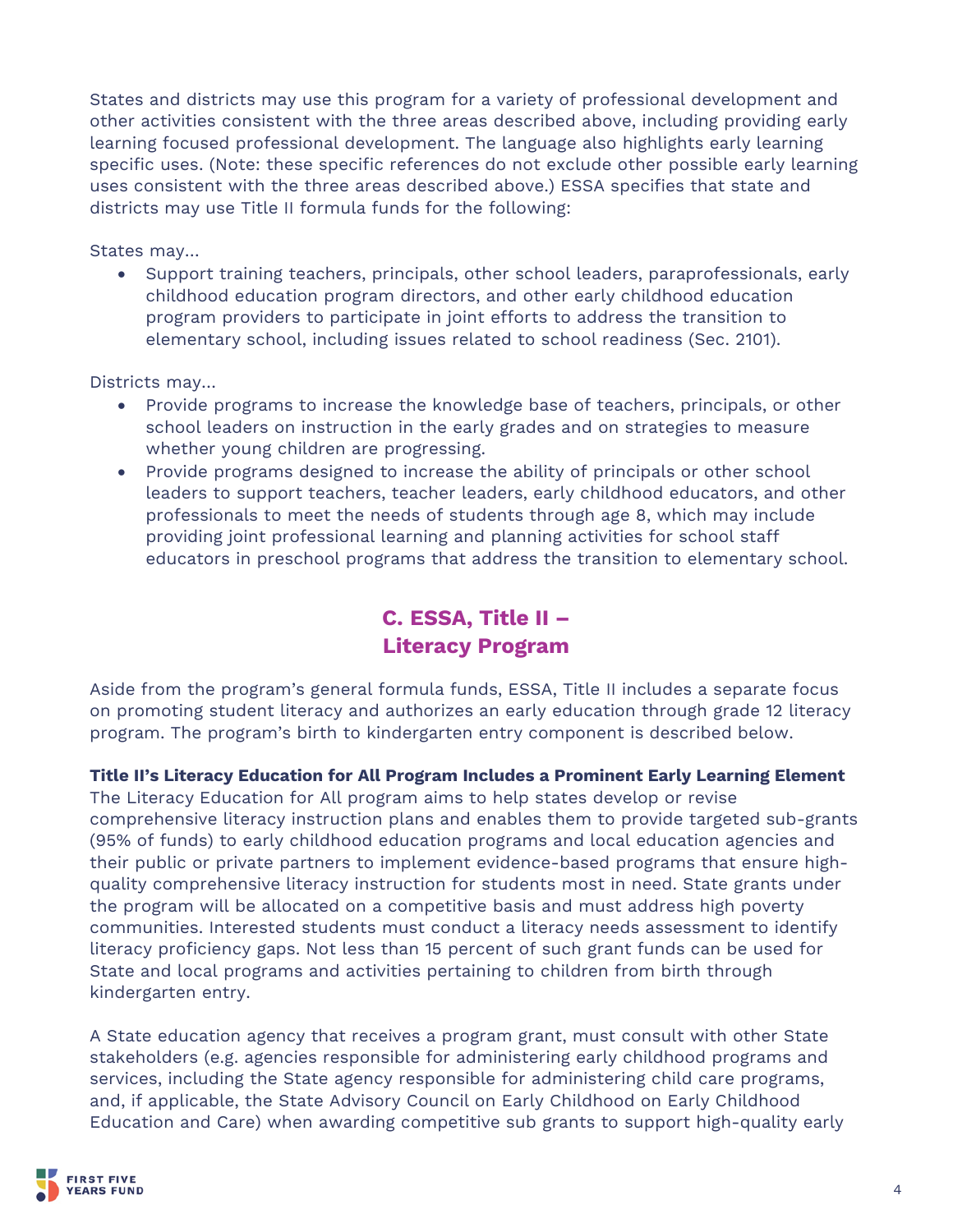literacy initiatives (the birth to kindergarten entry element of the program). Among other issues, local applicants must describe how they propose to use program funds to enhance the language and literacy development and school readiness of children, from birth through kindergarten entry, in early childhood education programs. The application must include an analysis of data that support the proposed use of sub grant funds. Local funds may be used for early literacy focused professional development and training and coordinating involvement of families, early education programs, principals, other school leaders and other stakeholders.

### **D. ESSA, Title III – Language Instruction for English Learners and Migrant Students**

ESSA, Title III focuses on providing states and districts additional support for educating English learners and migrant students. Among other investments, Title III authorizes a National Professional Development Program inclusive of early learning.

**The National Professional Development Program Support School Readiness Strategies**  ESSA authorizes the U.S. Department of Education to make competitive grants to higher education institutions (or public or private entities with relevant experience and working with State education agencies or school districts) to provide professional development to improve instruction for English learners and support educators working with such students. Among other uses, program funds may be used to support strategies that promote school readiness of English learners and their transition from early learning programs to elementary school.

### **ESSA, Title IV – Charter Schools Program, Ready to Learn Television**

ESSA, Title IV authorizes two programs with early learning provisions.

### **ESSA's Expanding Opportunity through Charter Schools Program Includes Early Learning as an Allowable Use**

Among other purposes, this initiative focuses on charter schools' program design and implementation, quality, evaluating impact, access to facilities and work with children with disabilities, English learners, and other underserved students. ESSA authorizes the Secretary to use program funds for supporting charter schools that serve early childhood students, and not just elementary and secondary schools.

### **ESSA's Ready to Learn Program Continues to Focus on Early Learning**

The Ready to Learn program offers competitive grants for developing, producing, and distributing accessible education and instructional video programming for preschool and elementary school children. The program also supports coordination with federal programs that have major training components for early childhood development (e.g. Head Start and CCDBG) regarding the use and availability of materials.

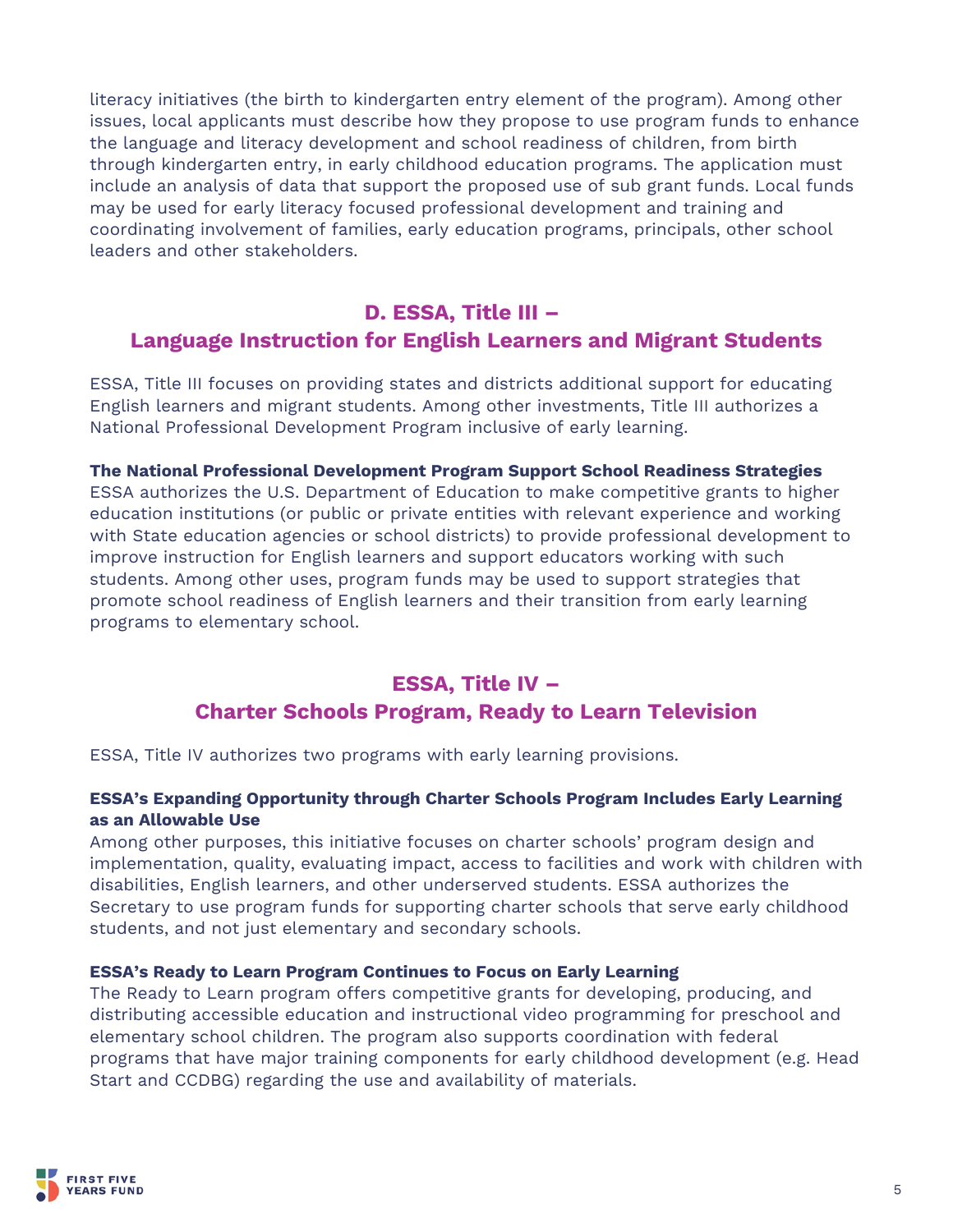# **E. ESSA, Title VI – Indian, Native Hawaiian, Alaska Native**

ESSA, Title VI provides targeted support for Indian, Native Hawaiian, and Alaska Native education.

### **ESSA's Native American Program Supports Early Childhood and Family Initiatives that Emphasize School Readiness**

The new law continues formula support for comprehensive programs that are designed to help Indian students meet the same State academic content and student academic achievement standards used for all students while addressing the language and cultural needs of Indian students. Such programs include supporting the professional development of teachers of Indian students.

### **ESSA's Improvement of Education Opportunities for Indian Children and Youth Program Addresses the Birth to Third Grade Continuum**

This competitive grant program supports, among other uses, early childhood education programs that are effective in preparing young children to make sufficient academic growth by the end of third grade, including kindergarten and pre-kindergarten programs, family-based preschool programs that emphasize school

readiness, screening and referral, and the provision of services to Indian children and youth with disabilities.

### **ESSA's Alaska Native Programs Include a Significant Focus on Early Learning Initiatives**

This competitive grant program requires certain activities, including early childhood and parenting activities designed to improve school readiness. The program's statutory language highlights home visiting programs; training, education, and support, including inhome visitation for parents and caregiver to improve their skills; family literacy; Head Start activities; prenatal to age three programs; and native language immersion within early childhood education programs, Head Start, or preschool programs.

## **F. ESSA, Title IX – Definitions**

ESSA, Title IX defines key terms.

### **Early Childhood Education Program**

The term 'early childhood education program' has the meaning given the term in section 103 of the Higher Education Act of 1965 (20 U.S.C. 1003).

### **Professional Development**

The term 'professional development' means activities that – '(B) are sustained (not stand-alone, 1-day, or short term workshops), intensive, collaborative, job-embedded, data-driven, and classroom-focused, and may include activities - …